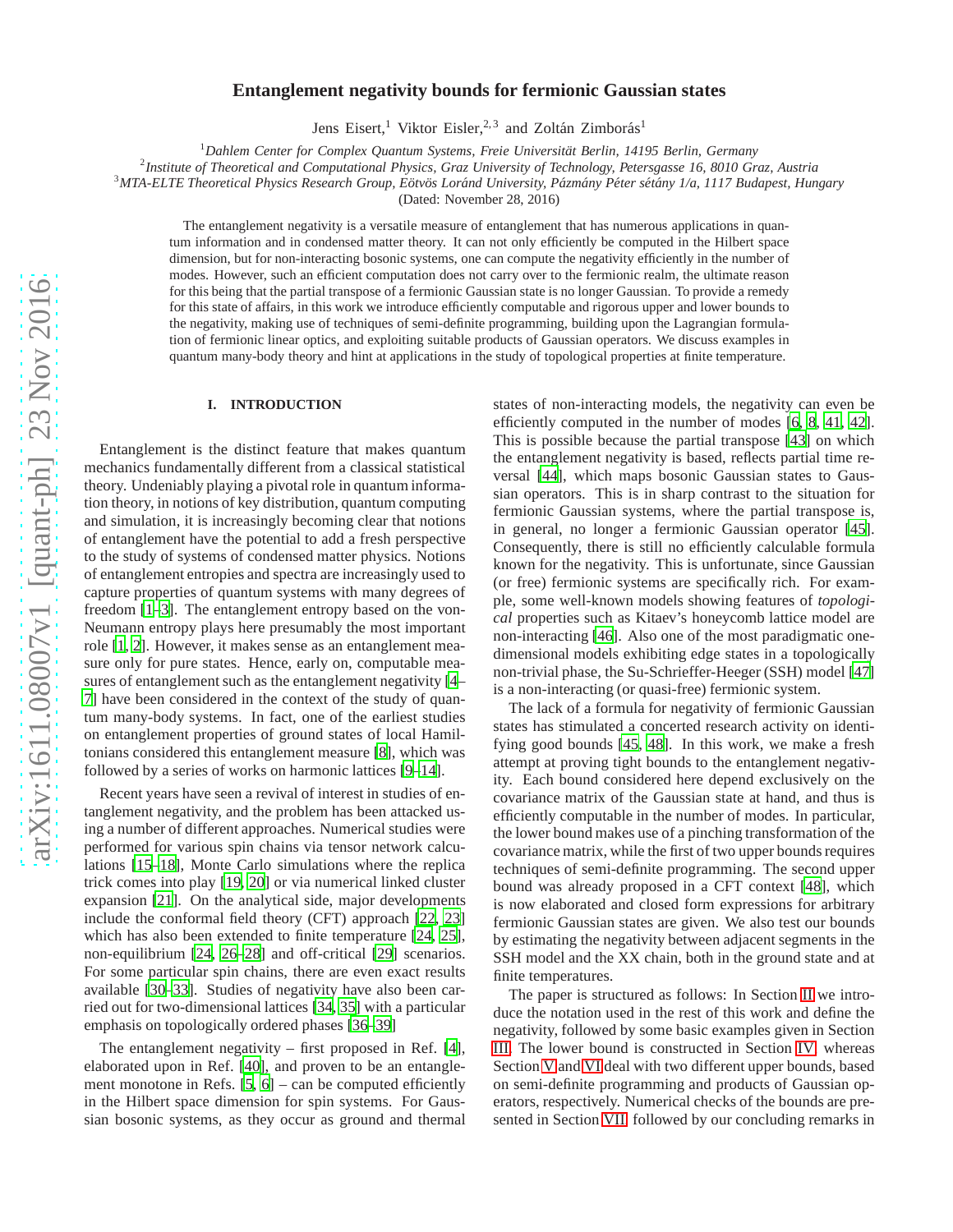Section [VIII.](#page-11-10)

## <span id="page-1-0"></span>**II. PRELIMINARIES**

#### **A. Fermionic quantum systems**

Throughout this work, we consider quantum systems consisting of a set of fermionic modes; the annihilation and creation operators  $\{f_1, f_1^{\dagger}, \dots, f_k, f_k^{\dagger}\}\$  associated with the modes generates the CAR algebra, i.e., the algebra of operators respecting the canonical anti-commutation relations. In many context it is convenient to refer rather to Majorana fermions than to the original ones, by defining

$$
m_{2j-1} = f_j^{\dagger} + f_j \ , \ m_{2j} = i(f_j^{\dagger} - f_j) \tag{1}
$$

for  $j = 1, \ldots, k$ . Given a state  $\rho$ , the second moments of the Majorana fermions can be collected in the covariance matrix  $\gamma \in \mathbb{R}^{2k \times 2k}$ , with entries

$$
\gamma_{j,l} = \frac{i}{2} \text{tr}(\rho[m_j, m_l]). \tag{2}
$$

It is easy to see that this matrix satisfies

$$
\gamma = -\gamma^T, \, i\gamma \leq \mathbb{1}.\tag{3}
$$

We will denote the set of such covariance matrices of  $k$  modes as  $C_k \subset \mathbb{R}^{2k \times 2k}$ .

A fermionic Gaussian state  $\rho$  is completely defined by its covariance matrix, as one can express the expectation value of any Majorana monomial through the Wick expansion

$$
\text{tr}(\rho \, m_{j_1} m_{j_2} \dots m_{j_{2p}}) = (-i)^p \sum_{\pi} \text{sgn}(\pi) \prod_{l=1}^p \gamma_{j_{\pi(2l-1)}, j_{\pi(2l)}},
$$
\n(4)

where the indices of the Majorana operators are different and the sum runs over all pairings  $\pi$  (with sgn( $\pi$ ) denoting the sign of the pairing).

Considering a Gaussian (or quasi-free, as it is also called) unitary

$$
V = e^{-\frac{i}{4} \sum_{j,l} K_{j,l} m_j m_l}
$$
 (5)

(where  $K \in \mathbb{R}^{2k \times 2k}$  with  $K = -K^T$ ) and a Gaussian state  $\rho$ , the evolved state  $\rho' = V \rho V^{\dagger}$  remains Gaussian. On the level of the covariance matrices, this mapping can be represented by the transformation

<span id="page-1-1"></span>
$$
\gamma \mapsto O_K \gamma O_K^T,\tag{6}
$$

where  $O_K = e^{-iK} \in SO(2k)$ . In this context, a commonly used tool is that a covariance matrix can be brought to a normal form by means of such a special orthogonal mode transformation  $O$ ,

$$
\widetilde{O}\gamma\widetilde{O}^T = \bigoplus_{j=1}^k x_j \begin{bmatrix} 0 & -1 \\ 1 & 0 \end{bmatrix},\tag{7}
$$

with  $x_j \in [-1, 1]$  corresponding to the presence or absence of a fermion in the normal mode decomposition.

A Gaussian state is called particle-number conserving if it commutes with the particle-number operator  $\sum_{j=1}^{k} f_j^{\dagger} f_j$ . In this case the expectation values of the pairing operators vanish, i.e.  $\langle f_j f_l \rangle = \langle f_j^{\dagger} f_l^{\dagger} \rangle = 0$ . Thus, the  $2k \times 2k$ covariance matrix  $\gamma$  can be completely recovered from the  $k \times k$  correlation matrix  $C_{j,l} = \langle f_j^{\dagger} f_l \rangle$ . Moreover, such a state remains particle-number conserving and Gaussian under a mode-transformations of the form  $e^{-i\sum_{j,l}R_{j,l}f_j^{\dagger}f_l}$  (where  $R$  is a Hermitian matrix), and the corresponding map on the correlation matrix level, analogue of Eq. [\(6\)](#page-1-1), is given by

$$
C \mapsto U_R C U_R^{\dagger}, \tag{8}
$$

where  $U_R = e^{-iR} \in U(k)$ .

#### **B. Partial transpose and negativity**

Let us now turn to the definition of entanglement negativity. Consider a bipartite fermionic system composed of two subsystems  $A$  and  $B$  corresponding to Majorana modes  ${m_1, \ldots m_{2n}}$  and  ${m_{2n+1}, \ldots m_{2k}}$ , respectively. Following the literature, we will refer to such a set-up as a bipartite system of  $n \times (k-n)$  modes. Given a bipartite fermionic state  $\rho$ , the entanglement negativity is defined as

$$
\mathcal{N} = \frac{1}{2} (\|\rho^{T_B}\|_1 - 1),\tag{9}
$$

where  $\Vert . \Vert_1$  is the trace norm and the superscript  $T_B$  denotes partial transposition with respect to subsystem B. The logarithmic negativity as a derived quantity is

$$
\mathcal{E} = \ln \|\rho^{T_B}\|_1. \tag{10}
$$

Both quantities have their significance, and the latter is an entanglement monotone despite not being convex [\[7](#page-11-4)], as well as an upper bound to the distillable entanglement. Since at the heart of the problem under consideration here is the assessment of  $\|\rho^{T_B}\|_1$ , a bound to the latter gives immediately a bound to both the negativity and the logarithmic negativity.

To proceed, we first need to represent the action of the partial transposition on the density operator. Using the notations  $m_j^0 = \mathbb{1}$  and  $m_j^1 = m_j$ , a fermionic state can be written as

$$
\rho = \sum_{\tau} w_{\tau} m_1^{\tau_1} \dots m_{2k}^{\tau_{2k}}, \qquad (11)
$$

where the summation runs over all bit-strings  $\tau$  =  $(\tau_1, \ldots, \tau_{2k}) \in \{0,1\}^{\times 2k}$  $(\tau_1, \ldots, \tau_{2k}) \in \{0,1\}^{\times 2k}$  $(\tau_1, \ldots, \tau_{2k}) \in \{0,1\}^{\times 2k}$  of length  $2k$ <sup>1</sup>. The partial transpose of  $\rho$  with respect to to subsystem B is the transformation

<span id="page-1-2"></span><sup>&</sup>lt;sup>1</sup> Note that a physical fermionic state must also commute with the parity operator  $P = \prod_{j=1}^{N} m_j$ , i.e., one has  $w_{\tau} = 0$  when  $\sum_{j=1}^{2k} \tau_j$  is odd.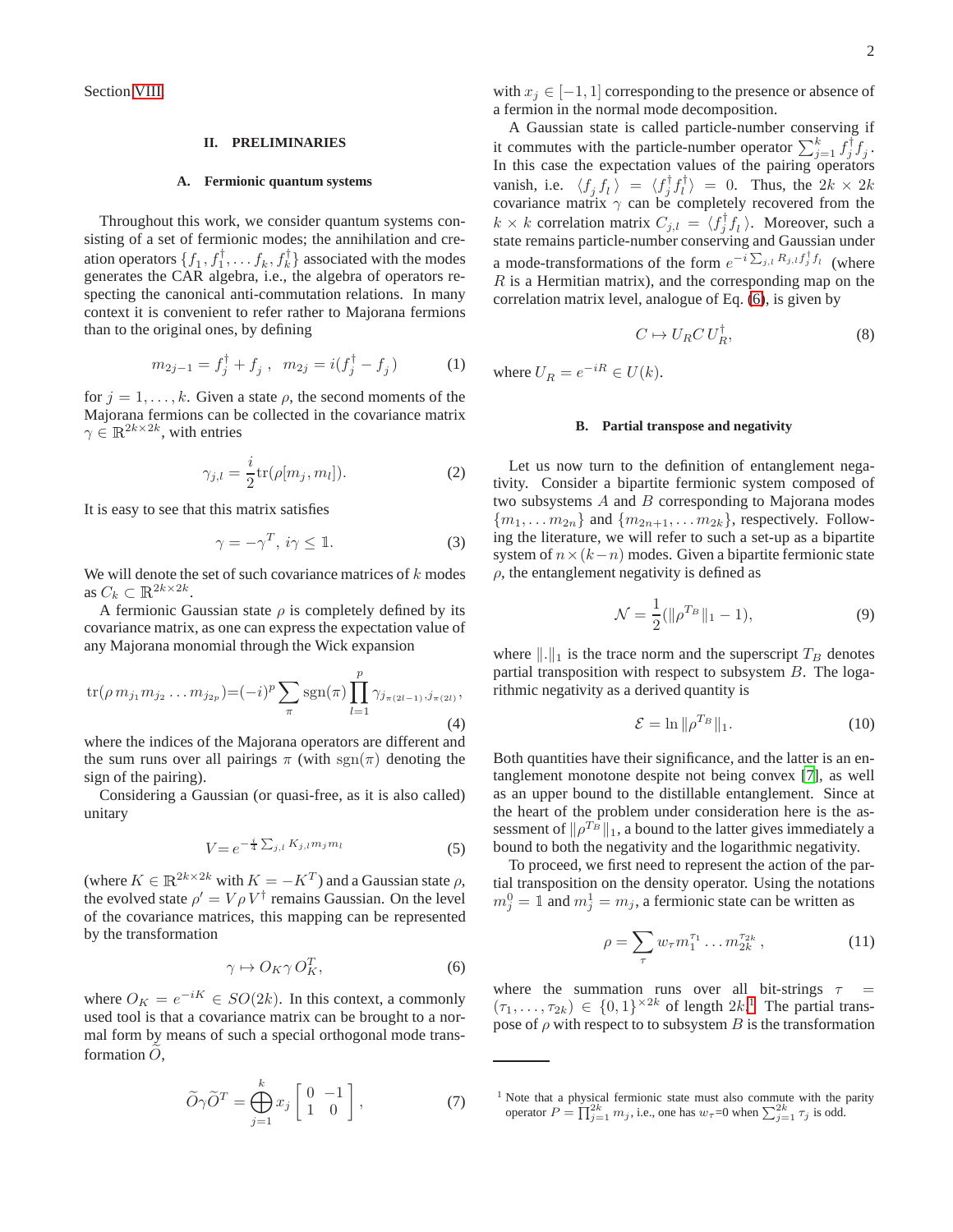that leaves the A Majorana modes invariant and acts as a transposition  $R$  on the operators built up from modes of  $B$ , i.e.

$$
\rho^{T_B} = \sum_{\tau} w_{\tau} m_1^{\tau_1} \dots m_{2n}^{\tau_{2n}} \mathcal{R}(m_{2n+1}^{\tau_{2n+1}} \dots m_{2k}^{\tau_{2k}}). \tag{12}
$$

As shown in Ref. [\[45\]](#page-12-23), the action of  $R$  in a suitable basis can be written as

$$
\mathcal{R}(m_{2n+1}^{\tau_{2n+1}}\dots m_{2k}^{\tau_{2k}}) = (-1)^{f(\tau)} m_{2n+1}^{\tau_{2n+1}}\dots m_{2k}^{\tau_{2k}},\qquad(13)
$$

where

$$
f(\tau) = \begin{cases} 0 & \text{if } \sum_{j=2n+1}^{2k} \tau_j \text{ mod } 4 \in \{0, 1\}, \\ 1 & \text{if } \sum_{j=2n+1}^{2k} \tau_j \text{ mod } 4 \in \{2, 3\}. \end{cases}
$$
(14)

As a main consequence one finds that, in sharp contrast to their bosonic counterparts, the partial transpose operation for fermionic Gaussian states does not preserve Gaussianity. Nonetheless, in a suitable basis the partial transpose can still be decomposed as the linear combination of two Gaussian operators [\[45\]](#page-12-23).

#### <span id="page-2-0"></span>**III. BASIC INSTANCES**

When discussing the negativity of Gaussian states, the situation of two fermionic modes is particularly instructive and and will be made use of later extensively. We hence treat this case in significant detail.

Any two-mode covariance matrix can be brought into the form

$$
\gamma = \begin{bmatrix} 0 & a & 0 & -b \\ -a & 0 & -c & 0 \\ 0 & c & 0 & d \\ b & 0 & -d & 0 \end{bmatrix},
$$
(15)

referred to as normal form, upon conjugating with  $O_A \oplus O_B$ , with  $O_A, O_B \in SO(2)$ , reflecting a local mode transformation in subsystems labelled  $A$  and  $B$ . Such local mode transformation do not change the entanglement content of the state, and for a Gaussian state with a covariance matrix given by Eq. [\(39\)](#page-4-1), one can easily compute the negativity. This is possible because one can identify the two-qubit system that reflects this Gaussian state, by virtue of the Jordan-Wigner transformation. This two-qubit quantum state is given by the following expression:

**Lemma 1 (Negativity of two modes)** *Let*  $\gamma \in C_2$  *be a covariance matrix in normal form. The negativity of the quantum state is that of the state*

$$
\rho = \frac{1}{4} + \frac{1}{4} \begin{bmatrix} M_{1,1} & 0 & 0 & M_{1,4} \\ 0 & M_{2,2} & M_{2,3} & 0 \\ 0 & M_{3,2} & M_{3,3} & 0 \\ M_{4,1} & 0 & 0 & M_{4,4} \end{bmatrix}, \quad (16)
$$

*of two qubits, where*

$$
M_{1,1} = -(a+d) + (ad+bc), M_{2,2} = (a-d) - (ad+bc), \quad (17)
$$

$$
M_{3,3} = -(a-d) - (ad+bc), M_{4,4} = (a+d) + (ad+bc), \quad (18)
$$

$$
M_{1,4} = M_{4,1} = b + c, \qquad M_{2,3} = M_{3,2} = b - c. \qquad (19)
$$

Hence, the negativity of this state can be computed in closed form solving a simple quadratic problem. It is given by

<span id="page-2-5"></span><span id="page-2-4"></span>
$$
\mathcal{N} = \frac{1}{2}(\|\rho^{T_B}\|_1 - 1) = \frac{1}{2}(h(\gamma) - 1),\tag{20}
$$

where we defined the function

$$
h(\gamma) = \frac{1}{2} + \frac{1}{2} \max\{1, \sqrt{(a+d)^2 + (b-c)^2} - (ad+bc) \},\ \sqrt{(a-d)^2 + (b+c)^2} + (ad+bc)\}.
$$
 (21)

#### **A. Fermionic Gaussian pure-state entanglement**

A Gaussian state is pure iff  $\gamma^2 = -1$ . In a  $1 \times 1$  set-up this implies that by conjugating  $\gamma$  with a local mode transformation  $O_A \oplus O_B$  (where  $O_A$ ,  $O_B \in SO(2)$ ), one can bring it into a Bardeen-Cooper-Schrieffer (BCS) form

$$
\gamma(a) = \begin{bmatrix} 0 & a & 0 & -b \\ -a & 0 & -b & 0 \\ 0 & b & 0 & a \\ b & 0 & -a & 0 \end{bmatrix},
$$
(22)

with  $b := (1 - a^2)^{1/2}$ . Thus, the state depends on a single parameter  $a \in [-1, 1]$ , and its negativity is given by

<span id="page-2-1"></span>
$$
\mathcal{N} = \frac{1}{2}(\|\rho^{T_B}\|_1 - 1) = \frac{1}{2}(g(a) - 1),\tag{23}
$$

where we defined

<span id="page-2-2"></span>
$$
g(a) = 1 + \sqrt{1 - a^2}.
$$
 (24)

For a multi-mode fermionic Gaussian pure state, this gives rise to an explicit simple expression for the negativity, which we state in the following lemma.

**Lemma 2 (Pure fermionic Gaussian states)** *The negativity of a pure fermionic Gaussian state of* n × n *modes is*

<span id="page-2-3"></span>
$$
\mathcal{N} = \frac{1}{2} \left( \prod_{j=1}^{n} g(a_j) - 1 \right), \tag{25}
$$

*where*  $\{\pm ia_j\}$  *is the spectrum of*  $\gamma_A$ *.* 

*Proof.* It is known that for any covariance matrix satisfying  $\gamma^2 = -1$  can be brought into a multi-mode BCS form [\[49\]](#page-12-27)

$$
(O_A \oplus O_B)\gamma(O_A \oplus O_B)^T = \widetilde{\oplus}_{j=1}^n \gamma(a_j) =
$$

$$
\left[\bigoplus_{j=1}^n \begin{bmatrix} 0 & a_j \\ -a_j & 0 \end{bmatrix} \middle| \bigoplus_{j=1}^n \begin{bmatrix} 0 & -b_j \\ -b_j & 0 \end{bmatrix} \right],
$$

$$
\bigoplus_{j=1}^n \begin{bmatrix} 0 & b_j \\ b_j & 0 \end{bmatrix} \bigoplus_{j=1}^n \begin{bmatrix} 0 & a_j \\ -a_j & 0 \end{bmatrix},
$$
(26)

where  $\widetilde{\oplus}$  denotes a direct sum giving the above type of block structure,  $O_A$ ,  $O_B \in SO(2n)$ ,  $\{\pm ia_j\}$  is the spectrum of  $\gamma_A$ ,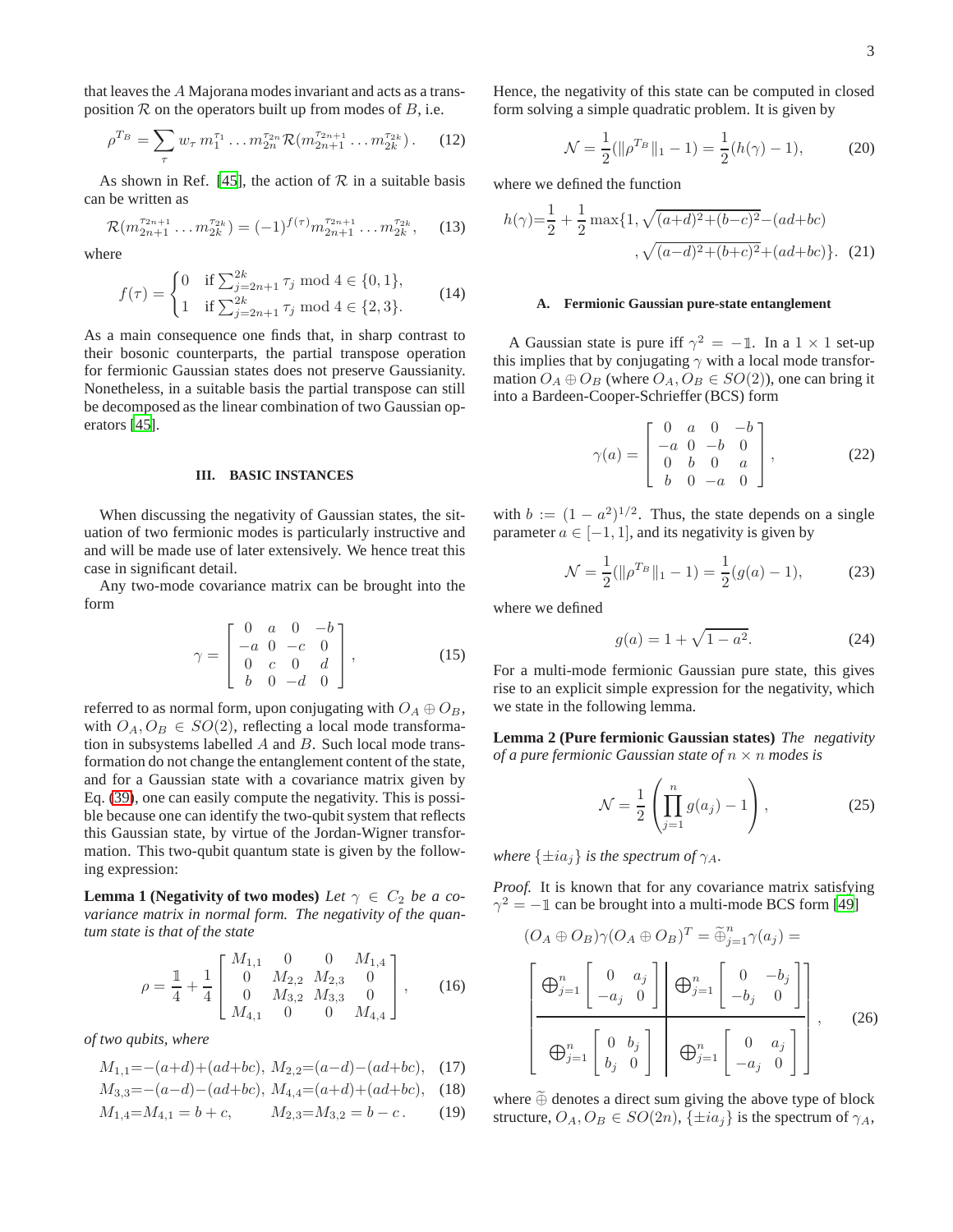and  $a_j^2 + b_j^2 = 1$ . In other words, one can decouple the modes in  $\overrightarrow{A}$  and  $\overrightarrow{B}$  such that there is entanglement only between the corresponding pairs. Thus, we can write (after rearranging the modes) the state as a product of these pairwise entangled  $1 \times 1$ -mode states. Using the multiplicativity of the trace norm and and the negativity formulas Eqs. [\(23\)](#page-2-1) and [\(24\)](#page-2-2) for each of the decoupled  $1 \times 1$  mode pairs, we arrive immediately at Eq. (25). Eq. [\(25\)](#page-2-3).

Let us also note that as for general pure states  $\rho$ ,

$$
\|\rho^{T_B}\|_1 = \text{tr}(\rho_A^{1/2})^2 \tag{27}
$$

holds true, the negativity could anyway efficiently be computed via standard formulas for Rényi entropies of Gaussian states [\[50,](#page-12-28) [51\]](#page-12-29), yielding the same formula as Eq. [\(25\)](#page-2-3).

For the sake of completeness, we mention that one can generalize the above results for any Gaussian state that can be brought by a local mode transformation into a state with the following type of covariance matrix:

$$
\left(\begin{array}{c}\n\bigoplus_{j=1}^{n} \begin{bmatrix}\n0 & a_j \\
-a_j & 0\n\end{bmatrix}\n\end{array}\right) \bigoplus_{j=1}^{n} \begin{bmatrix}\n0 & -b_j \\
-c_j & 0\n\end{bmatrix}
$$
\n
$$
\bigoplus_{j=1}^{n} \begin{bmatrix}\n0 & c_j \\
b_j & 0\n\end{bmatrix} \bigoplus_{j=1}^{n} \begin{bmatrix}\n0 & d_j \\
-d_j & 0\n\end{bmatrix}.
$$
\n(28)

For states with such properties (e.g., for the isotropic states [\[49](#page-12-27)]), the negativity can be calculated using the general twomode formula Eq. [\(20\)](#page-2-4), the final result being

$$
\mathcal{N} = \frac{1}{2} \left( \prod_{j=1}^{n} h(\gamma_j) - 1 \right), \tag{29}
$$

where  $h(\gamma_i)$  is defined as in Eq. [\(21\)](#page-2-5) with the corresponding parameters  $a_j, b_j, c_j, d_j$ .

## <span id="page-3-0"></span>**IV. LOWER BOUND**

We now turn to presenting bounds to the entanglement negativity for arbitrary fermionic Gaussian states. We first discuss a lower bound, before proceeding to the more sophisticated upper bounds. The lower bound will be derived from a pinching transformation using the expression of two-mode negativity reviewed in the previous section.

#### **A. Lower bound from pinching**

<span id="page-3-1"></span>Using the pinching transformation, one can decouple the system into independent  $1 \times 1$  modes, and use for each of these system the previously obtained expression for the negativity for the  $1 \times 1$  case. In the obtained expression  $\pi_i$  denotes the  $4 \times 4$ -submatrix associated with the respective j-th  $1 \times 1$ subsystems.

**Theorem 3 (Lower bound)** *An efficiently computable lower bound of the negativity of a fermionic Gaussian state* ρ *of* n × *n* modes with covariance matrix  $\gamma$  *is for every*  $O_A$ ,  $O_B \in$ SO(2n) *provided by*

$$
\mathcal{N}(\rho) \ge \frac{1}{2} \left( \prod_{j=1}^n h(\pi_j(O_A \oplus O_B \gamma O_A^T \oplus O_B^T)) - 1 \right). \tag{30}
$$

*Proof.* In particular,  $O_A = O_B = 1$  is a legitimate choice in this bound. The above statement follows from the fact that making use of random phases, one can group twirl the conjugate covariance matrix  $\Gamma := O_A \oplus O_B \gamma O_A^T \oplus O_B^T$  into

$$
\Gamma' := \bigoplus_{j=1}^{n} \pi_j(\Gamma),\tag{31}
$$

for which the negativity can be readily computed as stated above. The group twirl amounts to a map

$$
\Gamma \mapsto \Gamma' = \frac{1}{n} \sum_{j=1}^{n} O_j \Gamma O_j^T \tag{32}
$$

on the level of covariance matrices, where

$$
O_j := \text{diag}(H_j) \otimes \mathbb{1}_4. \tag{33}
$$

In this expression  $H_j$ ,  $j = 1, \ldots, n$ , is the j-th row of a real Hadamard matrix

$$
H \in \{-1, 1\}^{n \times n} \in O(n),\tag{34}
$$

so an orthogonal matrix the entries of which are  $\pm 1$ . This is to show that blocks of four Majorana operators each are equipped with signs, so that the resulting covariance matrix has the desired pinched form. The above group twirl can be performed with local operations and classical communication, hence it provides a lower bound, making use of the fact that the negativity is an entanglement monotone. □

By choosing appropriate  $O_A$  and  $O_B$  (e.g., through an optimization procedure), one may obtain useful bounds for the entanglement negativity. The case of particle-number conserving Gaussian states is especially tractable.

#### **B. The particle number conserving case**

As discussed in Section [II,](#page-1-0) when treating particle-number conserving Gaussian states, instead of the covariance matrix  $\gamma$ , we can work with the correlation matrix  $C_{j,l} = \langle f_j^{\dagger} f_l \rangle$ . When  $C$  is real, one has the very simple relation

$$
\gamma_{2j-1,2l} = -\gamma_{2l,2j-1} = 2C_{j,l} - \delta_{j,l}, \qquad (35)
$$

with all the other entries of  $\gamma$  being zero.

Considering an  $n \times n$  set-up, we can divide the total correlation matrix of a state  $\rho_{A\cup B}$  with respect to the two subsystems:

$$
C = \left[ \frac{C_{A,A} \mid C_{A,B}}{C_{B,A} \mid C_{B,B}} \right],
$$
 (36)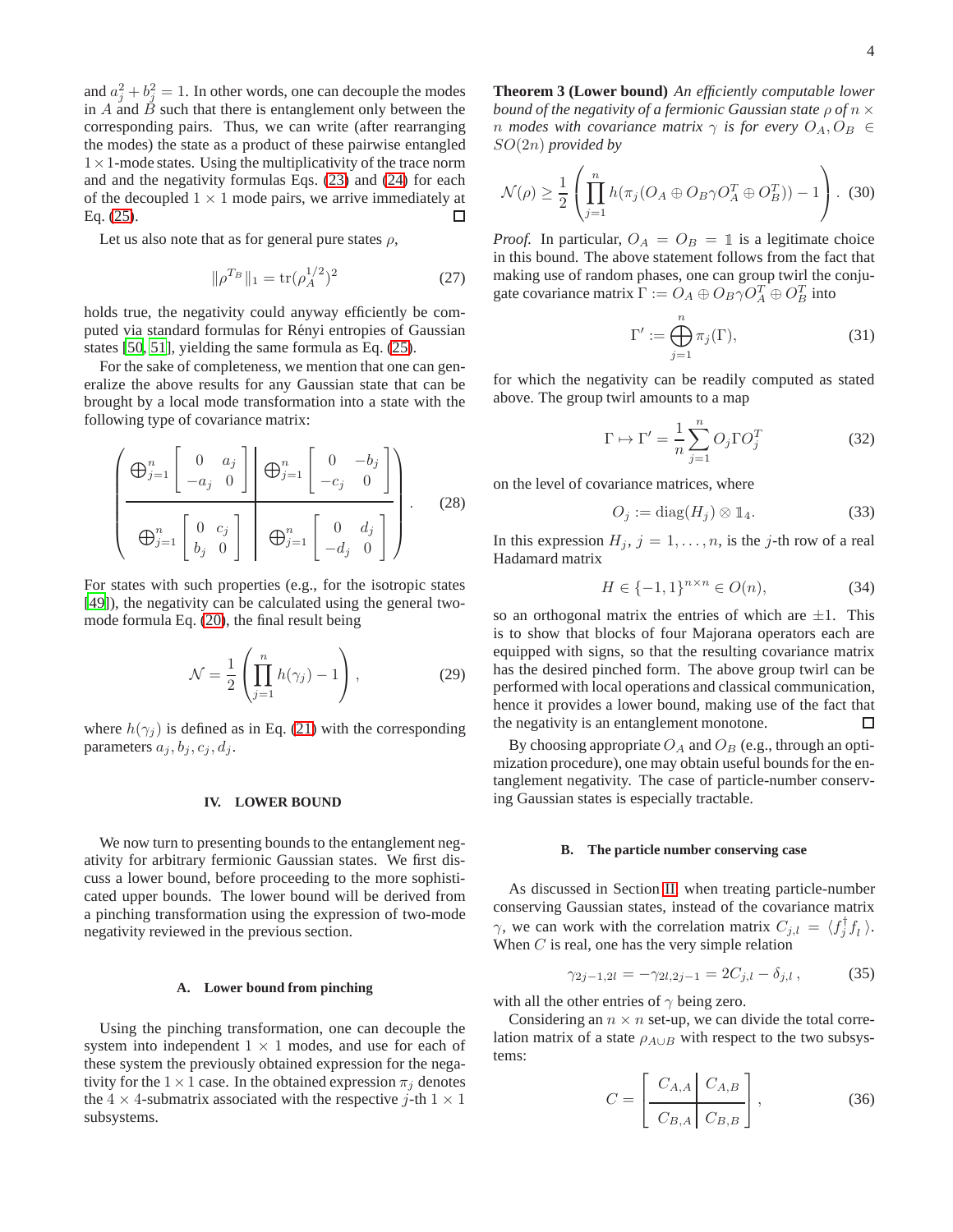where  $C_{A,A}$  and  $C_{B,B}$  are Hermitian, and  $C_{A,B}^{\dagger} = C_{B,A}$ . Let us choose the particle-number conserving local mode transformation  $U_A \oplus U_B$  such that  $U_A C_{A,B} U_B^{\dagger}$  is a positive diagonal matrix, i.e.,  $U_A$  and  $U_B^{\dagger}$  provide the singular value decomposition of  $C_{A,B}$ . Applying now a pinching transformation on the mode-rotated state, we obtain a Gaussian state  $\rho'_{A\cup B}$  for which

$$
2C' - 1 = \begin{bmatrix} a_1 & & & c_1 & & \\ & \ddots & & & \ddots & \\ & & a_n & & c_n & \\ & & & a_1 & & \\ & & & & \ddots & \\ & & & & & a_n \end{bmatrix}, \qquad (37)
$$

where the non-diagonal elements of the block matrices are all zero, and  $a_j, d_j$  and  $c_j$  denote the diagonal elements of the matrices  $(2U_A C_{A,A} U_A^{\dagger} - \mathbb{1}), (2U_B C_{B,B} U_B^{\dagger} - \mathbb{1}),$  and  $2U_A C_{A,B} U_B^{\dagger}$ , respectively. Now, using Lemma [3,](#page-3-1) we obtain the following lower bound for the negativity for the original Gaussian state  $\rho_{A\cup B}$ 

$$
\mathcal{N}(\rho_{A\cup B}) \ge \frac{1}{2} \left( \prod_{j=1}^{n} h(\gamma_j) - 1 \right), \tag{38}
$$

where

<span id="page-4-1"></span>
$$
\gamma = \begin{bmatrix} 0 & a_j & 0 & c_j \\ -a_j & 0 & -c_j & 0 \\ 0 & c_j & 0 & d_j \\ -c_j & 0 & -d_j & 0 \end{bmatrix}.
$$
 (39)

In Section [VII](#page-8-0) we will use this procedure to numerical calculate lower bounds for the negativity in the ground and thermal states of various many-body systems.

## <span id="page-4-0"></span>**V. UPPER BOUND VIA CONVEX OPTIMIZATION**

Good upper bounds for the entanglement negativity are significantly harder to come by, and they constitute the main result of this paper. This section presents the first of our two novel strategies to arrive at upper bounds. It is rooted in ideas of convex optimization and the structure theorem of Gaussian maps obtained from the Lagrangian formulation of fermionic linear optics.

#### **A. Upper bounds via convex optimization**

The basic idea of this bound is to make use of the fact that the negativity is an entanglement monotone, meaning that by means of local transformation, the entanglement content cannot increase on average. In this way, an upper bound can be identified once one is in the position to identify those Gaussian

root states from which the desired state can be prepared. As it turns out, this gives rise to a problem that can be tackled with the machinery of convex optimization. The bound as such will require some preparation, however. We start by stating how fermionic Gaussian maps, so not necessarily trace-preserving completely positive maps that send Gaussian states to Gaussian states, act on the level of covariance matrices.

# **Theorem 4 (Structure of fermionic Gaussian maps [\[52\]](#page-12-30))**

*An arbitrary fermionic Gaussian operation acts on covariance matrices*  $\gamma \in C_m$  *as* 

<span id="page-4-2"></span>
$$
\gamma \mapsto B(\gamma^{-1} + D)^{-1}B^T + A,\tag{40}
$$

*where*

<span id="page-4-3"></span>
$$
\Gamma := \begin{bmatrix} A & B \\ -B^T & D \end{bmatrix} \in C_{2m} \tag{41}
$$

*is a fermionic covariance matrix on a doubled mode space.*

We now turn to an observation that is helpful in this context: That all outcomes in a selective fermionic Gaussian map are related with each other upon conjugating the input with a diagonal matrix  $P$  from  $P_m$ , with

$$
P_m := \left\{ P = \bigoplus_{j=1}^m x_i 1 \mathbb{1}_2, x_i \in \{-1, 1\} \right\}.
$$
 (42)

This feature mirrors a similar property in the Gaussian bosonic setting, where with an appropriate shift in phase space conditioned on the measurement outcome, an arbitrary Gaussian map can be made trace-preserving [\[53,](#page-12-31) [54\]](#page-12-32).

## **Lemma 5 (Selective fermionic Gaussian operations)** *For*

*any selective fermionic Gaussian operation, one outcome being described by a map [\(40\)](#page-4-2), the other measurement outcomes are reflected by covariance matrices of the form*

$$
\gamma \mapsto B(P\gamma^{-1}P + D)^{-1}B^T + A,\tag{43}
$$

*where*  $P \in P_m$ *.* 

*Proof.* This means that all outcomes of a selective fermionic Gaussian map are on the level of covariance matrices reflected by the same transformation, upon conjugating the input by a matrix  $P \in P_m$ . This can be seen by acknowledging the fact that any post-selected fermionic completely positive map can be written as a concatenation of a fermionic Gaussian channel, acting as

$$
\gamma \mapsto X\gamma X^T + Y,\tag{44}
$$

with  $Y = -Y^T$ ,  $XX^T \leq 1$  and  $iY \leq 1 - XX^T$ , in addition to dilations

$$
\gamma \mapsto O(\gamma \oplus \gamma')O^T,\tag{45}
$$

with  $\gamma' \in C_k$ ,  $O \in SO(2(m+k))$ , followed by a fermion number measurement on the additional  $k$  modes. This follows from Ref. [\[52](#page-12-30)], mirroring the situation for bosonic postselected Gaussian completely positive maps [\[53](#page-12-31), [54\]](#page-12-32). For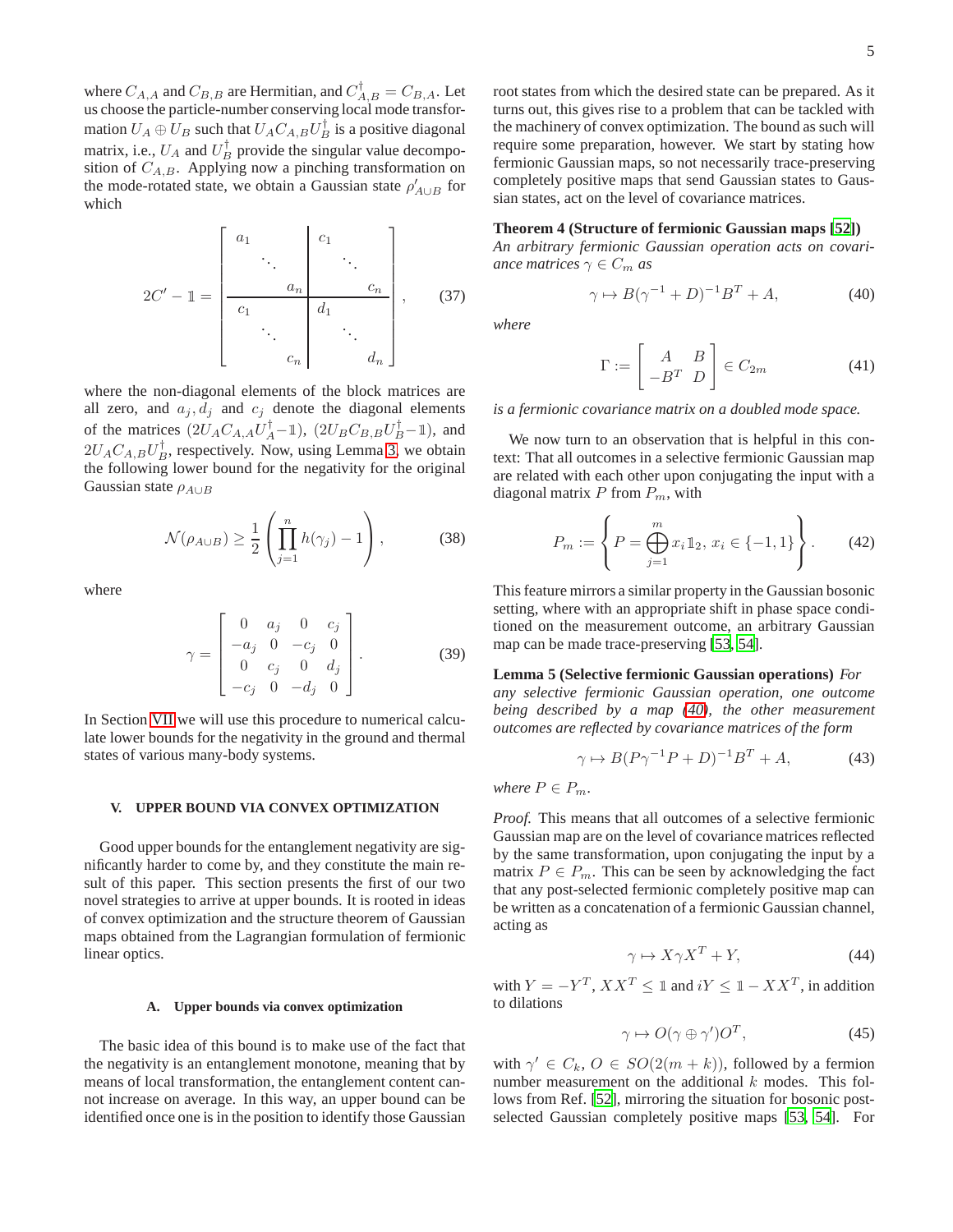different outcomes of that fermionic measurement, the above map is being replaced by  $(1 \oplus P)\Gamma(1 \oplus P)$ ,  $P \in P_m$ . This means that for different measurement outcomes, the map in Eq. [\(40\)](#page-4-2) is being replaced by

$$
\gamma \mapsto BP(\gamma^{-1} + PDP)^{-1}PB^T + A. \tag{46}
$$

This is identical with

$$
\gamma \mapsto B(P\gamma^{-1}P + D)^{-1}B^T + A. \tag{47}
$$

This structure can be uplifted to the level of local fermionic Gaussian operations, which seems helpful in its own right.

# **Lemma 6 (Local fermionic Gaussian operations)** *Each*

*outcome of a selective local fermionic Gaussian operation on an*  $n \times n$  *system gives rise to a covariance matrix of the form* 

$$
\gamma \mapsto B(P\gamma^{-1}P + D)^{-1}B^T + A,\tag{48}
$$

*where*  $A, B, D \in \mathbb{R}^{2n \times 2n}$  *are submatrices of a covariance matrix as in Eq.* [\(41\)](#page-4-3) *with*  $m = 2n$  *and*  $A = A \oplus B$ ,  $B =$  $B_1 \oplus B_2$ ,  $D = D_1 \oplus D_2$ , and  $P \in P_{2n}$ .

*Proof.* This structure follows immediately from the above characterisation of fermionic Gaussian maps. □

# **B. Upper bound**

We are now in the position to develop the idea for the upper bound. The basic idea is that we would like to identify a simple  $\xi \in C_{2n}$ , constituted of blocks of  $4 \times 4$ -matrices that reflect entangled pairs of fermionic modes, such that

$$
\gamma = B(\xi^{-1} + D)^{-1}B^T + A,\tag{49}
$$

reflecting a local fermionic Gaussian operation. Using the monotonicity of the negativity, this gives rise to a tight upper bound.

**Theorem 7 (Upper bound for the negativity)** *An efficiently computable upper bound of the negativity of a fermionic Gaussian state*  $\rho$  *of*  $n \times n$  *modes with covariance matrix*  $\gamma$ *is given by the solution of the semi-definite problem*

$$
\min v := \sum_{j=1}^{n} v_j \tag{50}
$$

*subject to*

 $\gamma$ 

$$
v_j = |\text{tr}(G\eta_j)|,\tag{51}
$$

$$
i\begin{bmatrix} \gamma - A & B \\ -B^T & \eta + D \end{bmatrix} \ge 0, \tag{52}
$$

$$
A = A \oplus B,\tag{53}
$$

$$
B = B_1 \oplus B_2,
$$
  
\n
$$
D = D_1 \oplus D_2,
$$
\n(55)

$$
q = \bigoplus_{j=1}^{n} \eta_j,
$$
\n(56)

$$
\eta_j = -\begin{bmatrix} 0 & \alpha_j & 0 & -\beta_j \\ -\alpha_j & 0 & -\beta_j & 0 \\ 0 & \beta_j & 0 & \alpha_j \\ \beta_i & 0 & -\alpha_i & 0 \end{bmatrix}, \qquad (57)
$$

$$
i\eta \ge 1,
$$
\n
$$
n = -n^T
$$
\n(58)

$$
\eta = -\eta^T,\tag{59}
$$
\n
$$
\left[\begin{array}{cc} A & B \end{array}\right]_{\leq 1} \tag{60}
$$

$$
i \begin{bmatrix} A & B \\ -B^T & D \end{bmatrix} \leq 1, \tag{60}
$$

*where*

 $\Box$ 

*as*

$$
G := \bigoplus_{j=1}^{2} \left[ \begin{array}{cc} 0 & 1 \\ -1 & 0 \end{array} \right],\tag{61}
$$

$$
\mathcal{N} \le \sum_{j=1}^{n} \left( -\frac{1}{2} + \frac{1}{8} (16 - v_j^2)^{1/2} \right). \tag{62}
$$

*Proof.* The logic of this argument is that the entanglement content of the Gaussian state described by the covariance matrix  $\xi$  must be larger than that of  $\gamma$ , invoking the fact that the negativity is an entanglement monotone [\[5,](#page-11-8) [6](#page-11-9)]. We can build upon the above characterization of fermionic Gaussian maps. What is more, each other outcome is related to the above upon conjugating  $\xi$  with a P of the above form.

We start from a  $\xi \in C_{2n}$ , constituted of blocks  $\xi_i$  of  $4 \times 4$ for  $j = 1, \ldots, n$ . These covariance matrices are taken to be of the form

$$
\xi_j = \begin{bmatrix} 0 & a_j & 0 & -b_j \\ -a_j & 0 & -b_j & 0 \\ 0 & b_j & 0 & a_j \\ b_j & 0 & -a_j & 0 \end{bmatrix},
$$
(63)

with  $a_j^2 + b_j^2 \le 1$ . If a local fermionic Gaussian operation can be found, then for some suitable  $A = A \oplus B$ ,  $B = B_1 \oplus B_2$ ,  $D = D_1 \oplus D_2$ , and a  $P \in P_{2n}$  one has

$$
i\gamma = iB(P\xi^{-1}P + D)^{-1}B^T + iA,\tag{64}
$$

which can be relaxed into an inequality

<span id="page-5-0"></span>
$$
i\gamma \ge iB(P\xi^{-1}P + D)^{-1}B^T + iA,\tag{65}
$$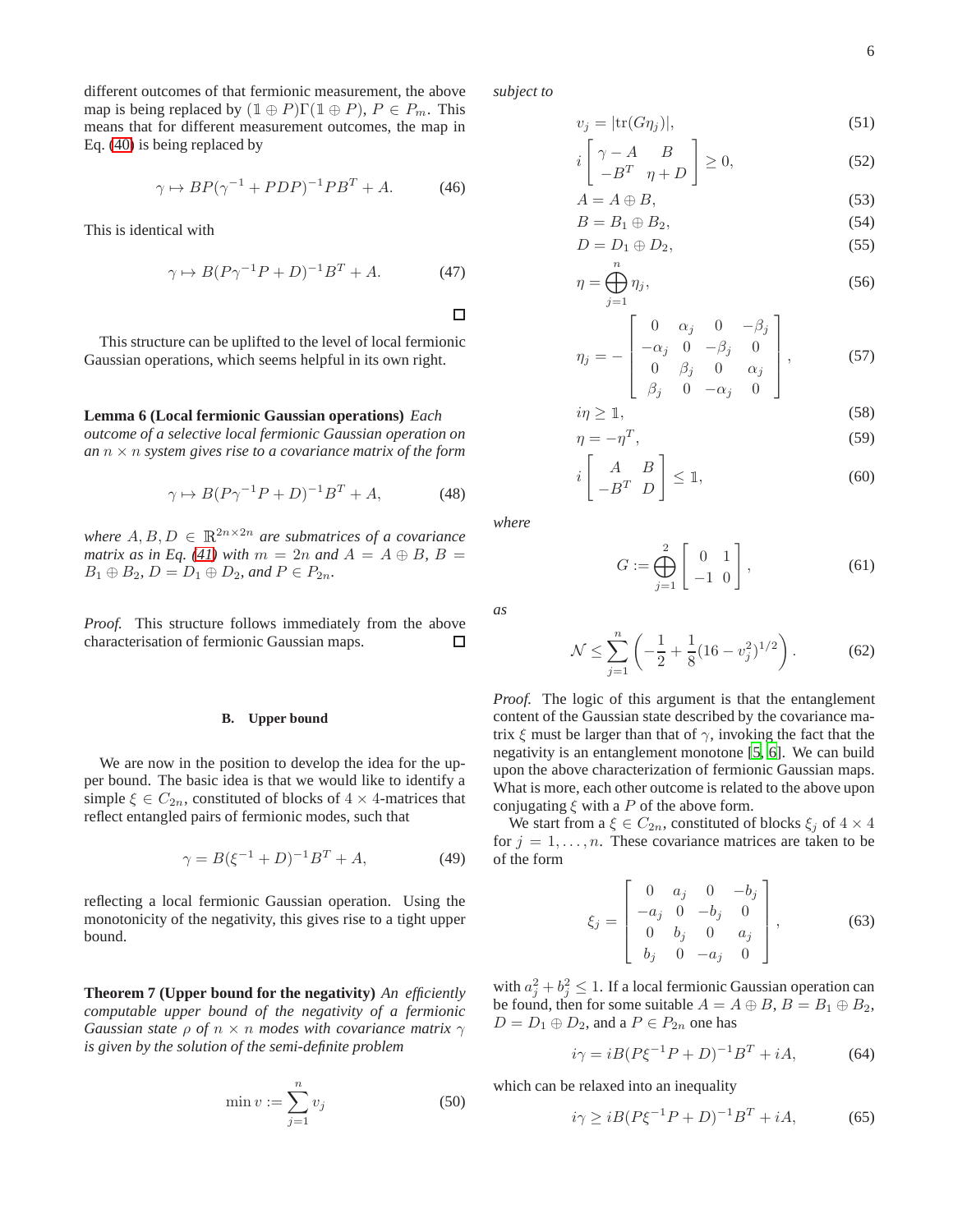The inverse is hard to handle in this expression, which is why we continue to incorporate the inverse directly into the convex program. Defining  $\eta := \xi^{-1}$ , the constraint  $i\xi \leq \mathbb{1}$  becomes

$$
i\eta \ge 1. \tag{66}
$$

We can now make use of a Schur complement [\[55\]](#page-12-33) to relate [\(65\)](#page-5-0) to a positive semi-definite constraint: The validity of

$$
i \begin{bmatrix} \gamma - A & B \\ -B^T & P \eta P + D \end{bmatrix} \ge 0 \tag{67}
$$

also implies the validity of [\(65\)](#page-5-0). At this point, the relaxed constraints become

$$
i\left[\begin{array}{cc} \gamma - A & BP \\ -PB^T & \eta + PDP \end{array}\right] \ge 0, \tag{68}
$$

$$
A = A \oplus B,\tag{69}
$$

$$
B = B_1 \oplus B_2, \tag{70}
$$

$$
D = D_1 \oplus D_2,\tag{71}
$$

$$
\eta = \bigoplus_{j=1}^{n} \eta_j,\tag{72}
$$

$$
i\eta \geq 1,\tag{73}
$$

$$
\eta = -\eta^T,\tag{74}
$$

$$
i \begin{bmatrix} A & B \\ -B^T & D \end{bmatrix} \leq \mathbb{1}.
$$
 (75)

We can impose the explicit form

$$
\eta_j = -\begin{bmatrix} 0 & \alpha_j & 0 & -\beta_j \\ -\alpha_j & 0 & -\beta_j & 0 \\ 0 & \beta_j & 0 & \alpha_j \\ \beta_j & 0 & -\alpha_j & 0 \end{bmatrix}, \qquad (76)
$$

of the inverses with  $\alpha_j, \beta_j \in \mathbb{R}$ . The negativity cannot be directly cast into a convex problem. However, we can make use of yet another convex relaxation, in order to arrive at an efficiently computable upper bound. As this involves some steps, this is separately laid out in Lemma [8.](#page-6-1) The final statement follows from the fact that the  $P \in P_{2n}$  has no significance in the bound, and hence we can optimise for  $P \in \mathbb{1}_{4n}$ . This ends the argument. the argument.

<span id="page-6-1"></span>As an example, let us discuss what this negativity upper bound gives for two-mode systems.

## **Lemma 8 (Upper bound to two-mode entanglement)** *Let*

$$
\eta = -\begin{bmatrix} 0 & \alpha & 0 & -\beta \\ -\alpha & 0 & -\beta & 0 \\ 0 & \beta & 0 & \alpha \\ \beta & 0 & -\alpha & 0 \end{bmatrix},
$$
(77)

with  $i\eta \geq 1$ . Then the inverse  $\eta^{-1} \in C_2$  is a fermionic co*variance matrix and the negativity of the fermionic Gaussian state is upper bounded by*

$$
\mathcal{N} \le -\frac{1}{2} + \frac{1}{8} (16 - \text{tr}(G\eta^{-1})^2)^{1/2},\tag{78}
$$

*where*

$$
G = \bigoplus_{j=1}^{2} \left[ \begin{array}{cc} 0 & 1 \\ -1 & 0 \end{array} \right].
$$
 (79)

*Proof.* The inverse of  $\eta$  is easily identified to be

$$
\eta^{-1} = (\alpha^2 + \beta^2)^{-1} \begin{bmatrix} 0 & \alpha & 0 & -\beta \\ -\alpha & 0 & -\beta & 0 \\ 0 & \beta & 0 & \alpha \\ \beta & 0 & -\alpha & 0 \end{bmatrix} . \tag{80}
$$

If  $i\eta \geq 1$ , then  $\eta^{-1}$  is a covariance matrix in  $C_2$ . It follows immediately that

$$
|\text{tr}(G\eta)| = 4|\alpha|. \tag{81}
$$

The value of  $|\alpha|$  clearly gives rise to an upper bound for

$$
|\alpha|(\alpha^2 + \beta^2)^{-1}.\tag{82}
$$

This in turn gives rise to a bound to the negativity, acknowledging again the connection of covariance matrices in  $C_2$  and spin states of two spins or qubits in  $(\mathbb{C}^2)^{\otimes 2}$ . For the first qubit, a value of  $|\alpha|$  implies that in

$$
\lambda|0\rangle\langle0| + (1 - \lambda)|1\rangle\langle1|.\tag{83}
$$

one has that  $(|\alpha| + 1)/2 = \lambda$ . This gives an upper bound to the negativity, making use of its convexity. Asserting that

$$
\rho = \begin{bmatrix} E^2 & 0 & 0 & EF \\ 0 & 0 & 0 & 0 \\ 0 & 0 & 0 & 0 \\ EF & 0 & F^2 \end{bmatrix},
$$
(84)

with  $E, F \in \mathbb{R}$  satisfying  $E^2 + F^2 = 1$ , one finds that

$$
\mathcal{N} \le \lambda^{1/2} (1 - \lambda)^{1/2} - \frac{1}{2}.
$$
 (85)

 $\Box$ 

From this the above statement follows.

# <span id="page-6-0"></span>**VI. UPPER BOUND FROM PRODUCTS OF GAUSSIAN OPERATORS**

We now turn to a second upper bound to the entanglement negativity, which complements the previous one and that serves a quite different aim. It can again efficiently computed and allows for bounding the entanglement negativity in large systems. We now consider a system of  $n$  modes, where now the modes are separated into subsets  $A$  and  $B$ . We no longer require  $A$  and  $B$  to have the same cardinality, but can also allow for arbitrary cuts into a system A and its complement.

For any such division, we can define the operators  $O_{\pm}$ as the Gaussian operators – which do not necessarily reflect quantum states – that have the fermionic covariance matrix

<span id="page-6-2"></span>
$$
\gamma_{\pm} = T_B^{\pm} \gamma T_B^{\pm}, \tag{86}
$$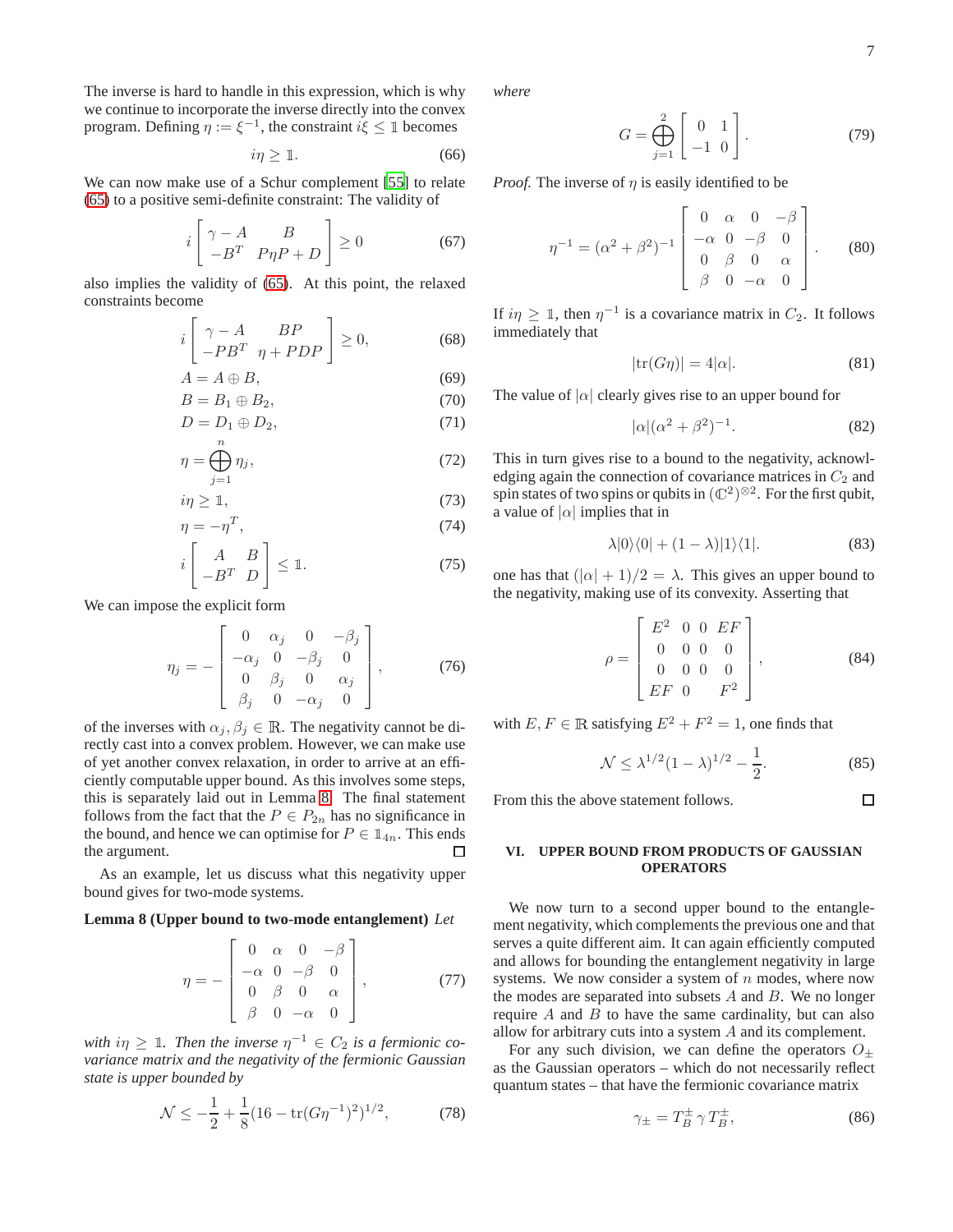where

$$
T_B^{\pm} = \bigoplus_{j \in A} \mathbb{1}_2 \bigoplus_{j \in B} (\pm i) \mathbb{1}_2. \tag{87}
$$

In other words,  $O_{\pm}$  are defined as the Gaussian operators satisfying

$$
\frac{i}{2}\text{tr}\left(O_{\pm}\left[m_j, m_k\right]\right) = (\gamma_{\pm})_{j,k}.\tag{88}
$$

Using this definition, the partial transpose of a Gaussian state can be written in the form [\[45\]](#page-12-23)

<span id="page-7-0"></span>
$$
\rho^{T_B} = \frac{1-i}{2}O_+ + \frac{1+i}{2}O_-\,. \tag{89}
$$

The main difficulty in evaluating the trace norm of the partial transpose is that its constituent Gaussian operators  $O_+$  and O<sup>−</sup> do not commute in general, and thus one has no direct access to the spectrum of  $\rho^{T_B}$ . Nevertheless, the simple form of Eq. [\(89\)](#page-7-0) allows one to apply a triangle inequality to bound the trace norm as [\[48\]](#page-12-26)

$$
\|\rho^{T_B}\|_1 \le \left\|\frac{1-i}{2}O_+\right\|_1 + \left\|\frac{1+i}{2}O_-\right\|_1 = \sqrt{2}\|O_+\|_1, \tag{90}
$$

where we have used that the two terms in the linear combination are Hermitian conjugates of each other, hence their trace norms are equal. This gives for the negativity

<span id="page-7-3"></span>
$$
\mathcal{N} \le \frac{1}{2} \left( \sqrt{2} \text{tr} (O_+ O_-)^{1/2} - 1 \right), \tag{91}
$$

whereas the logarithmic negativity can be upper bounded as

<span id="page-7-4"></span>
$$
\mathcal{E} \le \ln \text{tr}(O_+ O_-)^{1/2} + \ln \sqrt{2} \,. \tag{92}
$$

The main advantage of these upper bounds is that they involve only the product of Gaussian operators  $O_+O_-,$  which is itself Gaussian and the traces of its powers can be expressed via appropriate covariance matrix formulas. To arrive to these expressions, it is useful first to introduce the normalized Gaussian density operator

$$
\rho_{\times} = \frac{O_{+}O_{-}}{\text{tr}(O_{+}O_{-})},\tag{93}
$$

with corresponding covariance matrix  $\gamma_{\times}$ . The rules of multiplication are simplest to obtain by considering the exponential form of the various Gaussian operators

<span id="page-7-1"></span>
$$
\frac{1}{Z_{\sigma}} \exp\left(\sum_{k,l} (W_{\sigma})_{k,l} m_k m_l/4\right),\tag{94}
$$

where the superscripts  $\sigma = +$ , – and  $\times$  refer to the corresponding operator  $O_+$ ,  $O_-$  and  $\rho_{\times}$ . The matrices in the exponent are related to the covariance matrices via

<span id="page-7-2"></span>
$$
i \tanh \frac{W_{\sigma}}{2} = \gamma_{\sigma}, \qquad \exp(W_{\sigma}) = \frac{1 - i\gamma_{\sigma}}{1 + i\gamma_{\sigma}}, \qquad (95)
$$

and the normalization factors are given by

<span id="page-7-5"></span>
$$
Z_{\sigma} = \tilde{\det}(\mathbb{1} + \exp(W_{\sigma})).\tag{96}
$$

Here the symbol det denotes that the double degenerate eigenvalues of the corresponding matrix have to be counted only once, i.e. it is the square root of the determinant up to a possi-ble sign factor. Using Eqs. [\(94\)](#page-7-1) and [\(95\)](#page-7-2), the solution for  $\gamma_{\times}$ can be found after simple algebra as [\[56\]](#page-12-34)

<span id="page-7-6"></span>
$$
-i\gamma_{\times} = 1 - (1 + i\gamma_{-})(1 - \gamma_{+}\gamma_{-})^{-1}(1 + i\gamma_{+}).
$$
 (97)

With the multiplication rule at hand, we are now ready to evaluate the trace norm

<span id="page-7-8"></span>
$$
||O_{+}||_{1} = \text{tr}(O_{+}O_{-})^{1/2} = \text{tr}(\rho_{\times})^{1/2} \left(\frac{Z_{\times}}{Z_{+}Z_{-}}\right)^{1/2}
$$
 (98)

appearing in the upper bounds [\(91\)](#page-7-3) and [\(92\)](#page-7-4). Using [\(95\)](#page-7-2) and [\(96\)](#page-7-5), the ratio of the normalization factors can be rewritten as

<span id="page-7-10"></span>
$$
\frac{Z_{\times}}{Z_{+}Z_{-}} = \det \frac{1 - \gamma_{+}\gamma_{-}}{2} = \det \frac{1 - \gamma^{2}}{2}.
$$
 (99)

For the other term we can use the well-known trace formula for Gaussian states

<span id="page-7-9"></span>
$$
\text{tr}\rho_{\times}^{\alpha} = \text{d}\tilde{\text{et}}\left[\left(\frac{\mathbb{1}+i\gamma_{\times}}{2}\right)^{\alpha}+\left(\frac{\mathbb{1}-i\gamma_{\times}}{2}\right)^{\alpha}\right],\qquad(100)
$$

with  $\alpha = 1/2$ . Hence, the upper bounds can be calculated explicitly in terms of the covariance matrices  $\gamma_{\times}$  and  $\gamma$ .

Before moving to the study of concrete examples, let us comment about the spectral properties of  $\gamma_{\times}$ . By a similarity transformation one can permute the factors in the second term of [\(97\)](#page-7-6) to arrive at

$$
\gamma_{\times} \simeq (1 - \gamma_{+}\gamma_{-})^{-1}(\gamma_{+} + \gamma_{-}),
$$
\n(101)

where  $\simeq$  denotes equivalence of the spectra. Furthermore, using the definition in Eq. [\(86\)](#page-6-2), one can write

<span id="page-7-7"></span>
$$
\gamma_{\times} \simeq \left(\frac{1-\gamma^2}{2}\right)^{-1} \frac{\gamma R + R\gamma}{2},\tag{102}
$$

where  $R = (T_B^+)^2 = (T_B^-)^2 = \mathbb{1}_{2|A|} \oplus -\mathbb{1}_{2|B|}$ . Thus the second term in [\(102\)](#page-7-7) becomes block diagonal

$$
\frac{\gamma R + R\gamma}{2} = \gamma_A \oplus -\gamma_B,\tag{103}
$$

with the sign of the reduced covariance matrix of the  $B$  modes being reversed. In particular, if the state on  $A \cup B$  is pure, i.e.  $\gamma^2 = -1$ , then the spectrum of  $\gamma_{\times}$  is simply given by the eigenvalues of  $\gamma_A$  and  $-\gamma_B$ , respectively. Moreover, since the spectrum of  $\gamma_A$  and  $\gamma_B$  are identical (up to trivial eigenvalues  $\pm i$  if  $|A| \neq |B|$ ) this just leads to a double degeneracy.

For the upper bound of the logarithmic negativity, it is useful to define the quantity

$$
\hat{\mathcal{E}} = \ln \text{tr}(O_+ O_-)^{1/2} \tag{104}
$$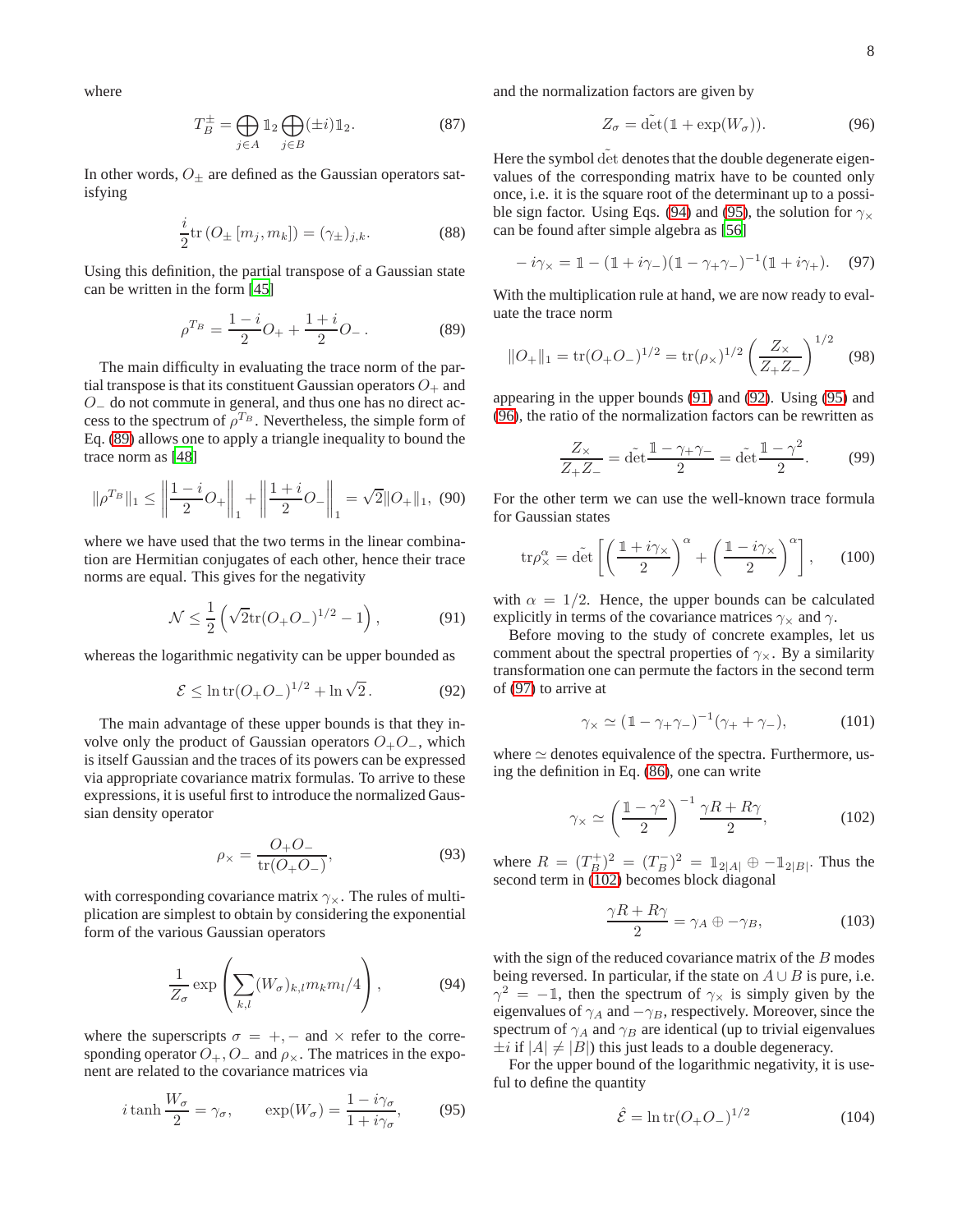such that  $\mathcal{E} \leq \hat{\mathcal{E}} + \ln \sqrt{2}$ . Then using [\(98\)](#page-7-8)-[\(100\)](#page-7-9),  $\hat{\mathcal{E}}$  can be expressed via Renyi entropies as

<span id="page-8-3"></span>
$$
\hat{\mathcal{E}} = \frac{1}{2} \left[ S_{1/2}(\rho_X) - S_2(\rho_{A \cup B}) \right],
$$
 (105)

where for any state  $\rho$ 

$$
S_{\alpha}(\rho) = \frac{1}{1 - \alpha} \ln \text{tr}\rho^{\alpha}.
$$
 (106)

In particular, for pure states one has  $S_2(\rho_{A\cup B}) = 0$ , while  $S_{1/2}(\rho_{\times}) = 2S_{1/2}(\rho_A)$  due to the double degeneracy of the  $\gamma_{\times}$  spectrum mentioned above, and hence  $\mathcal{E} = \hat{\mathcal{E}} = S_{1/2}(\rho_A)$ . In other words, for pure states the upper bound is tight without the additional constant ln  $\sqrt{2}$ , since the operators  $O_+$  and  $O_$ commute.

#### <span id="page-8-0"></span>**VII. NUMERICAL EXAMPLES**

In this section we will test the covariance-matrix based bounds introduced before on the concrete example of a dimerized XX chain. After Jordan-Wigner transformation, this is equivalent to a non-interacting fermionic chain with an alternating hopping  $t_{\pm} = 1 \pm \delta$ , given by the Hamiltonian

<span id="page-8-1"></span>
$$
H = -\frac{1}{2} \sum_{j} \left( t_{+} f_{2j}^{\dagger} f_{2j-1} + t_{-} f_{2j+1}^{\dagger} f_{2j} + \text{h.c.} \right), \quad (107)
$$

with dimerization parameter  $-1 \le \delta \le 1$ . This is also called the SSH chain. In all our examples we consider an open chain with even sites  $N$  at half filling, and calculate the entanglement between the modes of two adjacent intervals, such that the spin- and fermion-chain negativity are indeed equivalent.

A further simplification occurs due to the fact, that the Hamiltonian is particle-number conserving. On one hand, this allows us to implement our simple construction for the lower bound. On the other hand, it makes the calculations for the upper bound easier, since all the information is encoded in the fermionic correlation matrix elements  $C_{m,n} = \langle f_m^{\dagger} f_n \rangle$ . As already noted in [\[34\]](#page-12-14), for a particle-conserving Gaussian state with real  $C$  one can replace the covariance matrix  $-i\gamma \mapsto G = 2C - 1$  and define the matrices  $G_{\pm}$  and  $G_{\times}$ correspondingly. The formulas leading to the upper bound are then completely analogous to [\(99\)](#page-7-10) and [\(100\)](#page-7-9), except that the det symbols have to be replaced by ordinary determinants.

## **A. Bounds vs. exact results**

First, we test both lower and upper bounds against exact calculations of the logarithmic negativity for small chain sizes  $N \leq 10$ . For simplicity, we consider two adjacent intervals of the same size  $\ell$ , taken symmetrically from the center of the chain. We will consider both ground and thermal states of the dimerized chain, for which the fermionic correlation matrix elements read

$$
C_{m,n} = \sum_{k=1}^{N} \frac{\phi_k^*(m)\phi_k(n)}{e^{\beta \omega_k} + 1},
$$
\n(108)

where  $\omega_k$  and  $\phi_k(m)$  are the single-particle eigenvalues and eigenvectors of the Hamiltonian [\(107\)](#page-8-1).

Before presenting our data, let us comment on an observation about the upper bound. Although the inequality reads E  $\leq \hat{\varepsilon} + \ln \sqrt{2}$ , in all our numerics we observe that the bound is actually tighter, i.e. one has  $\check{\mathcal{E}} \leq \mathcal{E} \leq \hat{\mathcal{E}}$ . This has also been conjectured in Ref. [\[48\]](#page-12-26) but a rigorous proof is lacking.

In our first example we consider the ground state of a chain with  $N = 8$  and  $\ell = 2$ . The data is shown in Fig. [1](#page-8-2) as a function of the dimerization parameter  $\delta$ . Note that, since  $N/2 = 4$  is even, the hopping between the two subsystems is given by  $1 - \delta$ . Thus the entanglement vanishes for  $\delta = 1$ while it is given by ln 2 at the other extreme  $\delta = -1$ , where a singlet is formed in the center. As expected from its construction, the lower bound  $\check{\mathcal{E}}$  performs well only in the region  $\delta$  < 0, where one has a singlet-type dominant contribution to the entanglement. Remarkably, the upper bound  $\tilde{\mathcal{E}}$  gives an overall good performance on both sides, with an almost perfect saturation for  $\delta > 0.2$ . However, approaching  $\delta \rightarrow -1$ , the entanglement tends to stay closer to its lower bound.



<span id="page-8-2"></span>FIG. 1. Logarithmic negativity bounds vs. exact results in the ground state, as a function of the dimerization  $\delta$ , with  $N = 8$  and  $\ell = 2$ .

It is very instructive to have a look also at the thermal case. Here we consider the two halves of a chain with  $N = 8$  sites as subsystems and vary the temperature. This scenario exhibits a very rich physics, as depicted on Fig. [2,](#page-9-0) where now the symbols show the exact data, whereas the solid lines with matching colors give the respective bounds. In fact, in the regime  $\delta$  < 0 where the couplings at the boundaries are weak, the Hamiltonian [\(107\)](#page-8-1) supports edge states. Consequently, the ground state shows topological features which yields an additional ln 2 contribution to the entanglement as  $\delta \rightarrow -1$ . Since the state is pure, one has  $\mathcal{E} = \hat{\mathcal{E}}$ , as discussed earlier. However, already a slight increase of the temperature (see  $\beta = 100$ ) seems to destroy this order, hence the topological contribution to the entanglement vanishes. Not surprisingly, for these low temperatures the upper bound gives a very good overall estimation. Nevertheless, for increasing temperatures, the data gradually moves towards the lower bound. This improved performance can be understood by a simple argument. The construction of the lower bound erases all the correlations within each subsystem  $A$  and  $B$ . At higher temperatures, however,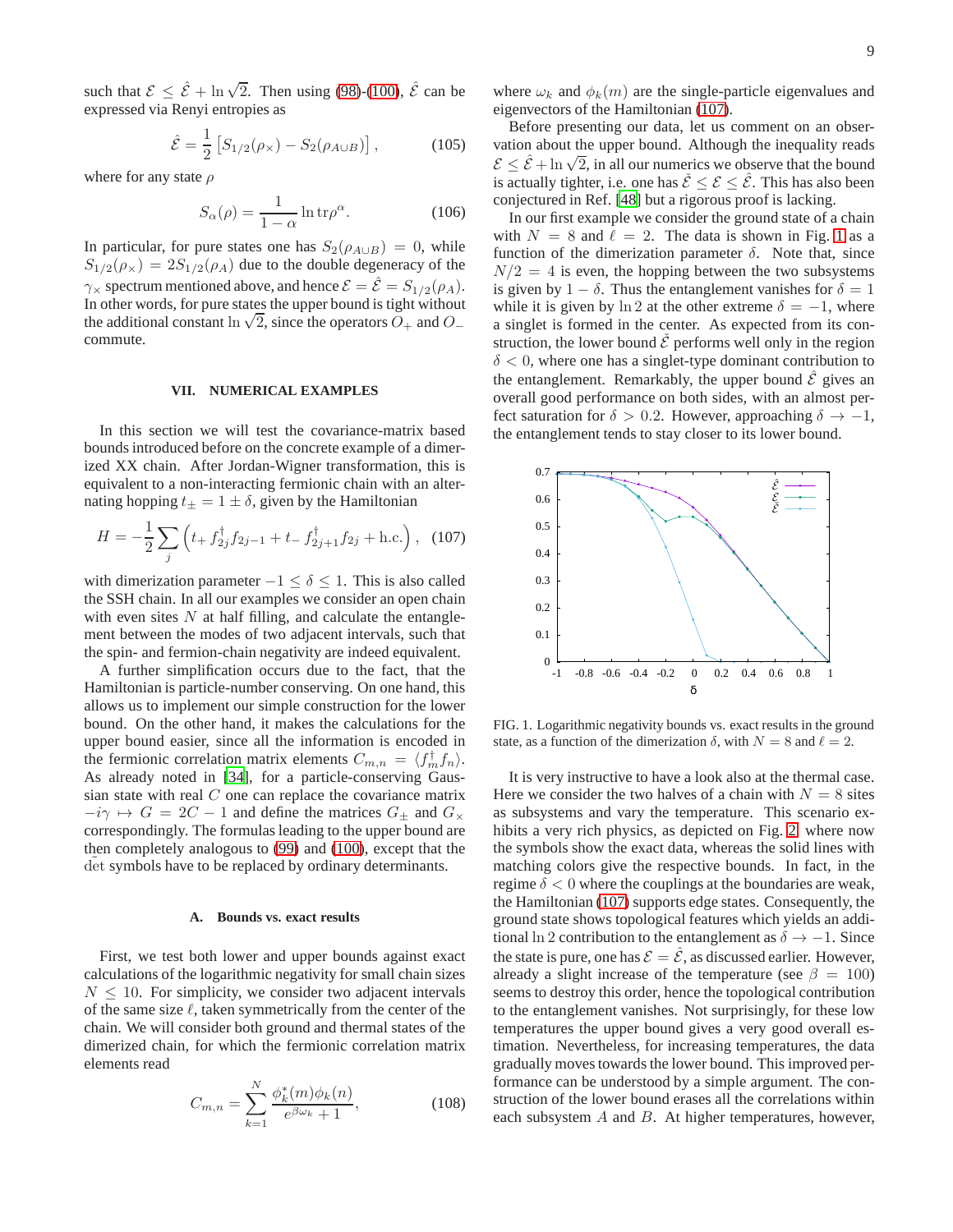such correlations are already washed out and thus the approximation is more valid.



<span id="page-9-0"></span>FIG. 2. Logarithmic negativity bounds vs. exact results for thermal states, as a function of the dimerization  $\delta$ , and for various values of  $\beta$ . The symbols represent the exact data, while the solid lines with matching colors show the corresponding bounds.

#### **B. Upper bound for infinite homogeneous chain**

From now on we focus on the homogeneous chain  $\delta = 0$ , and take the thermodynamic limit  $N \to \infty$ . The Hamiltonian is then diagonalized by a Fourier transform and the correlation matrix takes the simple form

$$
C_{m,n} = \int_{-\pi}^{\pi} \frac{dq}{2\pi} \frac{e^{-i(m-n)}}{e^{-\beta \cos q} + 1}.
$$
 (109)

Our main goal is to study the scaling of the upper bound as a function of the inverse temperature  $\beta$  and subsystem sizes  $|A| = \ell_1$  and  $|B| = \ell_2$  and compare it to the predictions of CFT [\[22](#page-12-5)].

#### *1. Ground state*

We start with the study of  $\hat{\mathcal{E}}$  in the ground state and take  $\ell_1 = \ell_2 = \ell$  for simplicity. Invoking Eq. [\(105\)](#page-8-3), one observes that the upper bound can be written as the difference of two Rényi entropies, with respect to Gaussian states  $\rho_{A\cup B}$  and  $\rho_{\times}$ . Note that, while the former is just the reduced density operator of an interval of size  $2\ell$  in an infinite hopping chain, the latter one has no particular physical interpretation.

To understand the scaling behaviour of the entropies, it is useful to have a look at the corresponding free-fermion entanglement Hamiltonians  $H$  and  $H_{\times}$ , defined by [\[57](#page-12-35)]

<span id="page-9-1"></span>
$$
\rho_{A \cup B} = \frac{e^{-\mathcal{H}}}{\mathcal{Z}}, \qquad \rho_{\times} = \frac{e^{-\mathcal{H}_{\times}}}{\mathcal{Z}_{\times}}.
$$
 (110)

Their single-particle spectra,  $\varepsilon_k$  and  $\varepsilon_k^{\times}$ , respectively, are related via

$$
\zeta_k = \tanh\frac{\varepsilon_k}{2}, \qquad \zeta_k^\times = \tanh\frac{\varepsilon_k^\times}{2} \tag{111}
$$

to the spectra  $\zeta_k$  of G and  $\zeta_k^{\times}$  of  $G_{\times}$ . Owing to the simple thermal form [\(110\)](#page-9-1) of the density operators, the calculation of Renyi entropies reduces to evaluating entropy formulas for a Fermi gas. In fact, the leading contributions to the entropies are delivered by the low-lying eigenvalues of the spectra. For the entanglement Hamiltonian  $H$ , these were studied before and, for  $\ln \ell \gg 1$ , are given approximately by [\[58,](#page-12-36) [59\]](#page-12-37)

<span id="page-9-4"></span>
$$
\varepsilon_k = \frac{\pi^2 (k - 1/2 - \ell)}{\ln(4\ell) - \psi(1/2)},
$$
\n(112)

with the digamma function  $\psi(1/2) \approx -1.963$ . Thus the entanglement Hamiltonian has a level spacing inversely proportional to  $\ln \ell$ , or in other words, a logarithmic density of states. In turn, this yields the celebrated result for the Renyi entropies

$$
S_{\alpha}(\rho_{A \cup B}) = \frac{1}{6}(1 + \alpha^{-1})\ln \ell + \text{const.}
$$
 (113)

We shall now have a look at the spectra  $\varepsilon_k^{\times}$  and their behaviour as a function of  $\ell$ , shown in Fig. [3.](#page-9-2) Apart from the double degeneracy of the eigenvalues, the spectra show very similar features to those of  $\varepsilon_k$ . In particular, one can observe the slow logarithmic variation of the spacing and the approximate linear behaviour around zero. We thus propose the ansatz

<span id="page-9-3"></span>
$$
\varepsilon_{2k-1}^{\times} = \varepsilon_{2k}^{\times} = a \frac{\pi^2 (k - 1/2 - \ell/2)}{\ln(2\ell) + b},
$$
 (114)

with fitting parameters  $a$  and  $b$ . Fitting the lowest-lying eigenvalue as a function of  $\ell$ , we obtain  $a = 1.325 \approx 4/3$  and  $b = 1.655$  where, for better fit results, we also included a subleading term proportional to  $1/\ell$ . Note that the higher part of the spectrum shows a slight upward bend which is again very similar to the behaviour of the  $\varepsilon_k$  spectra [\[59\]](#page-12-37).



<span id="page-9-2"></span>FIG. 3. Single-particle spectra  $\varepsilon_k^{\times}$  for various  $\ell$ .

From the ansatz in Eq. [\(114\)](#page-9-3) it is very easy to infer the leading scaling behaviour of the Renyi entropies. Indeed, the main difference from [\(112\)](#page-9-4) is the increased level spacing, leading to a decrease of the density of states by a factor of  $a^{-1} \approx 3/4$ . Taking into account also the double degeneracy of the spectrum, one arrives at

$$
S_{\alpha}(\rho_{\times}) = \frac{1}{4}(1 + \alpha^{-1})\ln \ell + \text{const.}
$$
 (115)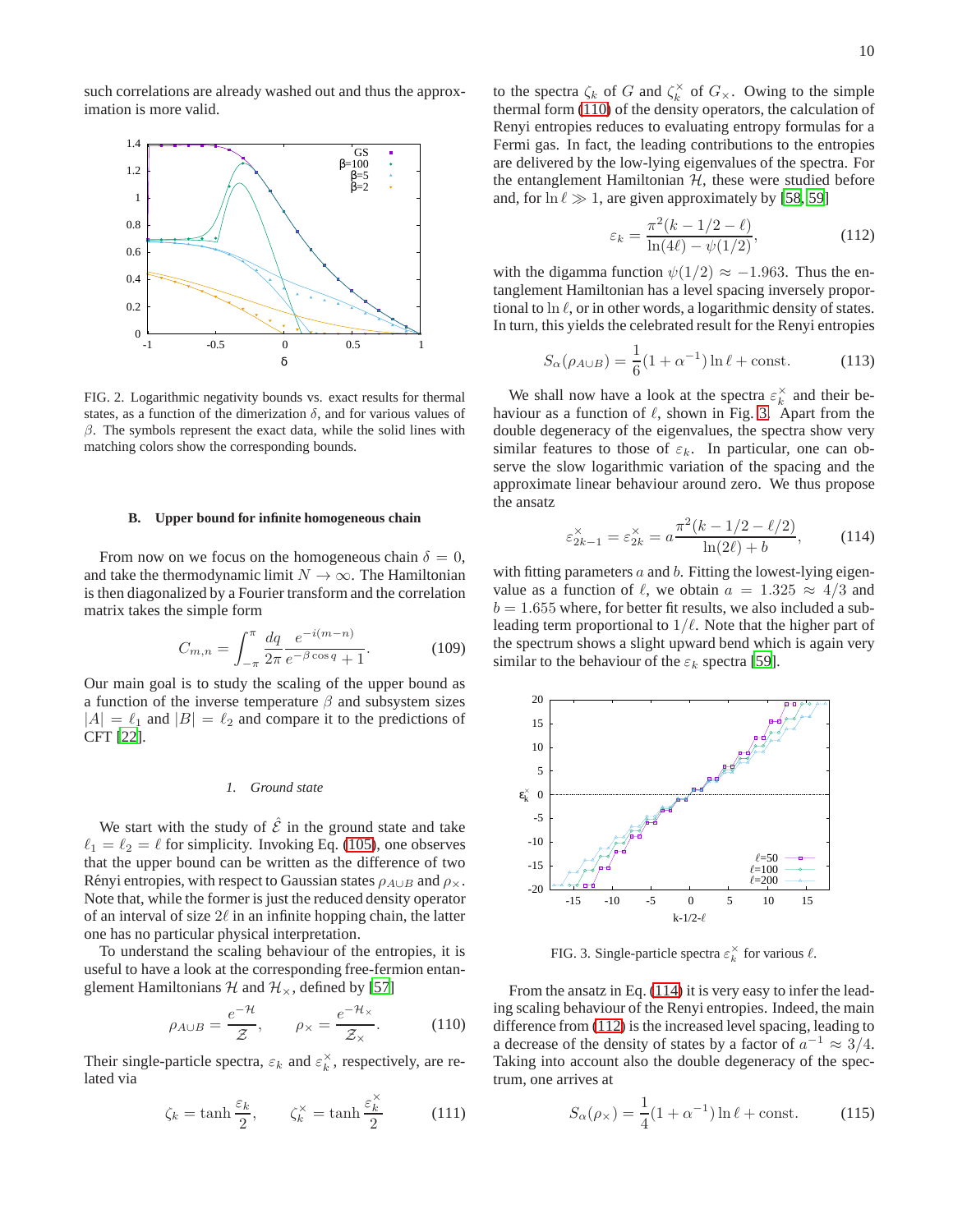That is, ignoring the subleading constant which is also modified due to the parameter b, the entropies  $S_{\alpha}(\rho_{\chi})$  and  $S_{\alpha}(\rho_{A\cup B})$  differ by a factor of 3/2. This is indeed the result we find numerically by fitting the data for various  $\alpha$ . Finally, inserting the appropriate Renyi entropies into [\(105\)](#page-8-3), one immediately finds

<span id="page-10-3"></span>
$$
\hat{\mathcal{E}} = \frac{1}{4} \ln \ell + \text{const.} \tag{116}
$$

Thus, the upper bound shows exactly the same scaling as the logarithmic negativity predicted by CFT calculations with central charge  $c = 1$  [\[22\]](#page-12-5).



<span id="page-10-0"></span>FIG. 4. Single-particle spectra  $\varepsilon_k^{\times}$  for  $\ell_1 + \ell_2 = 200$  and various  $\ell_1$ .

It is instructive to have a look also at the case of unequal adjacent segments of size  $\ell_1$  and  $\ell_2$ , where the CFT prediction gives [\[22\]](#page-12-5)

<span id="page-10-1"></span>
$$
\mathcal{E} = \frac{c}{4} \ln \frac{\ell_1 \ell_2}{\ell_1 + \ell_2} + \text{const.} \tag{117}
$$

The corresponding spectra  $\varepsilon_k^{\times}$  are shown in Fig. [4,](#page-10-0) for a fixed overall length  $\ell_1 + \ell_2 = 200$  and varying  $\ell_1$ . The main feature to be seen is the breaking of the degeneracies. Indeed, from the analog of Eq. [\(102\)](#page-7-7) to the present case, it is clear that the spectrum of  $G_{\times}$  must somehow mix those of  $G_A$ ,  $G_B$  and  $G$ , which is reflected on the corresponding single-particle entanglement spectra. Unfortunately, however, it is very difficult to separate the various contributions and, in contrast to the case of a single length scale in [\(114\)](#page-9-3), we have not been able to find a simple ansatz. Nevertheless, from evaluating  $\hat{\mathcal{E}}$ , we find exactly the same scaling behaviour [\(117\)](#page-10-1) as obtained from CFT. The results are plotted against the proper scaling variable on Fig. [5,](#page-10-2) finding a perfect collapse of the data. Furthermore, comparing to the result for equal intervals as a function of the segment size, we observe that the two functions match perfectly.

# *2. Thermal states*

As our final exmaple, we consider thermal states of the infinite hopping chain with adjacent equal-size segments, where



<span id="page-10-2"></span>FIG. 5. Upper bound against CFT scaling variable with  $\ell_1 + \ell_2 =$ 200 fixed and varying  $\ell_1$ . For comparison, the solid line shows the equal-segment result [\(116\)](#page-10-3), with  $\ell_1 = \ell_2 = \ell$ .

the CFT calculation of the logarithmic negativity gives [\[24\]](#page-12-7)

<span id="page-10-5"></span>
$$
\mathcal{E} = \frac{c}{4} \ln \frac{\beta}{\pi} \tanh \frac{\ell \pi}{\beta} + \text{const.}
$$
 (118)

Hence, for any finite temperatures and  $\ell \gg \beta$ , the negativity satifies an area law. To compare it to the behaviour of the upper bound, one should first have a look at the corresponding spectra  $\varepsilon_k^{\times}$ , shown in Fig. [6](#page-10-4) as a function of  $\ell$  and for various  $β$ . One sees the thermal flattening of the spectra with increasing temperatures, which signals a crossover from logarithmic to linear density of states in  $\ell$ .



<span id="page-10-4"></span>FIG. 6. Thermal single-particle spectra for  $\ell = 100$  and various  $\beta$ .

As an immediate consequence, the Renyi entropy  $S_{1/2}(\rho_{\times})$ becomes extensive. This, however, does not necessarily spoil the tightness of our upper bound, since the contribution from  $S_2(\rho_{A\cup B})$ , which is itself extensive, has to be subtracted. In-deed, as shown in Fig. [7,](#page-11-11) we find numerically that  $\hat{\mathcal{E}}$  saturates for large  $\ell$  for any nonzero temperatures and hence the extensive contributions from the two entropies exactly cancel. Moreover, as shown on the inset, we confirm that  $\mathcal E$  has exactly the same scaling behaviour as  $\mathcal E$  in [\(118\)](#page-10-5). Note, however, that it is difficult to find an analytic argument to understand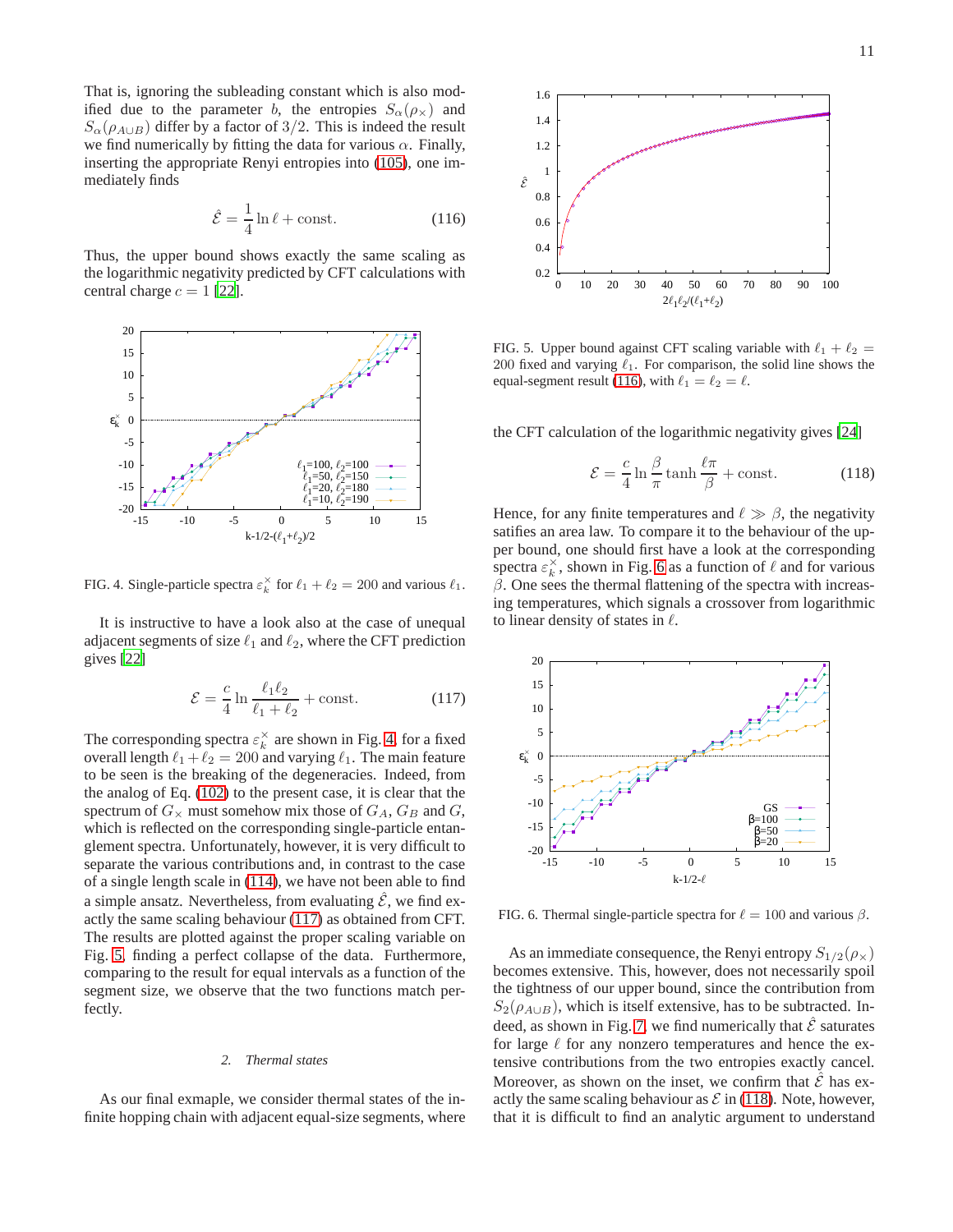this type of scaling on the level of the spectra  $\varepsilon_k^{\times}$ , since one has to look for subleading effects.



<span id="page-11-11"></span>FIG. 7. Upper bound for thermal states with various  $\beta$  against  $\ell$ . The inset shows the data against CFT scaling variable.

#### <span id="page-11-10"></span>**VIII. OUTLOOK**

In conclusion, we have presented rigorous bounds to the entanglement negativity that are efficiently computable for fermionic Gaussian states. In particular, the definition of the lower bound and one of the upper bounds is a simple function of the covariance matrices, allowing an efficient calculation in the number of fermionic modes. Furthermore, we have also constructed an upper bound which makes use of semi-definite programming techniques.

There are a number of questions left open for future research. First, in all our numerical examples, carried out for adjacent intervals in a dimerized hopping chain, we observed that the upper bound of the logarithmic negativity can actually be made more tight by neglecting an additive constant  $\ln \sqrt{2}$ . Although it has also been conjectured in Ref. [\[48\]](#page-12-26), we could not give a rigorous proof in support of this claim and it is still unclear if this holds in complete generality.

Moreover, while the upper bound for adjacent intervals in a free-fermion chain gives exactly the same scaling behaviour as the CFT prediction for the entanglement negativity, one should also test its performance for the case of non-adjacent intervals. Unfortunately, this setup is much more involved since the analytic continuation from the moments of the partial transpose is not known [\[60\]](#page-12-38). Another interesting question is the negativity for non-adjacent intervals in the XX spin chain, where the results in the spin and fermionic basis are not equivalent [\[61](#page-12-39), [62\]](#page-12-40), and thus the upper bound should also be properly generalized.

Regarding the lower bound, we observed that it performs particularly well in case of strong singlet-type entanglement between the subsystems. This makes it a good candidate to check the negativity scaling in random singlet phases of disordered spin chains, where the available DMRG results are not yet entirely conclusive [\[18\]](#page-12-1). Importantly, the bounds presented here constitute an excellent starting point for endeavors aimed at seeing topological signatures at finite temperatures, as the numerics for comparably small SSH chains already suggests. It is the hope that this work stimulates such further research.

*Note added.* Upon completion, we became aware of a recent independent work [\[63](#page-12-41)], where an alternative definition of fermionic entanglement negativity is considered. Making use of a freedom in the representation of the partial transposition, the authors adopt a different convention is equivalent to partial time-reversal. In turn, their entanglement negativity coincides with our upper bound  $\hat{\mathcal{E}}$  in Section VII.

# **IX. ACKNOWLEDGEMENTS**

We would like to thank discussions and correspondence with Hassan Shapourian, Shinsei Ryu, Ingo Peschel, Christopher Herzog, Yihong Wang, Vladimir Korepin, Erik Tonni, Andrea Coser, and Pasquale Calabrese. J. E. and Z. Z. have been supported by the DFG (CRC183, EI 519/9-1, EI 519/7- 1), the Templeton Foundation, and the ERC (TAQ). Z. Z. would also like to thank the Simons Center for Geometry and Physics for hospitality where some of the work has been carried out. V. E. acknowledges funding from the Austrian Science Fund (FWF) through Lise Meitner Project No. M1854- N36.

- <span id="page-11-0"></span>[1] C. H. Bennett, D. P. Di Vincenzo, J. A. Smolin, and W. K. Wootters, Phys. Rev. A **54**, 3824 (1996).
- <span id="page-11-2"></span>[2] J. Eisert, M. Cramer, and M. B. Plenio, Rev. Mod. Phys. **82**, 277 (2010).
- <span id="page-11-1"></span>[3] H. Li and F. D. M. Haldane, Phys. Rev. Lett. **101**, 010504 (2008).
- <span id="page-11-3"></span>[4] K. Zyczkowski, P. Horodecki, A. Sanpera, and M. Lewenstein, Phys. Rev. A **58**, 883 (1998).
- <span id="page-11-8"></span>[5] J. Eisert, *Entanglement in quantum information theory*, Ph.D. thesis, University of Potsdam (2001).
- <span id="page-11-9"></span>[6] G. Vidal and R. F. Werner, Phys. Rev. A **65**, 032314 (2002).
- <span id="page-11-4"></span>[7] M. B. Plenio, Phys. Rev. Lett. **95**, 090503 (2005).
- <span id="page-11-5"></span>[8] K. M. R. Audenaert, J. Eisert, M. B. Plenio, and R. F. Werner, Phys. Rev. A **66**, 042327 (2002).
- <span id="page-11-6"></span>[9] M. B. Plenio, J. Eisert, J. Dreissig, and M. Cramer, Phys. Rev. Lett. **94**, 060503 (2005).
- [10] M. Cramer and J. Eisert, New J. Phys. **8**, 71 (2006).
- [11] M. Cramer, J. Eisert, M. B. Plenio, and J. Dreissig, Phys. Rev. A **73**, 012309 (2006).
- [12] A. Ferraro, D. Cavalcanti, A. Garcia-Saez, and A. Acin, Phys. Rev. Lett. **100**, 080502 (2008).
- [13] J. Anders and A. Winter, Quant. Inf. Comp. **8**, 0245 (2008).
- <span id="page-11-7"></span>[14] S. Marcovitch, A. Retzker, M. B. Plenio, and B. Reznik, Phys. Rev. A **80**, 012325 (2009).